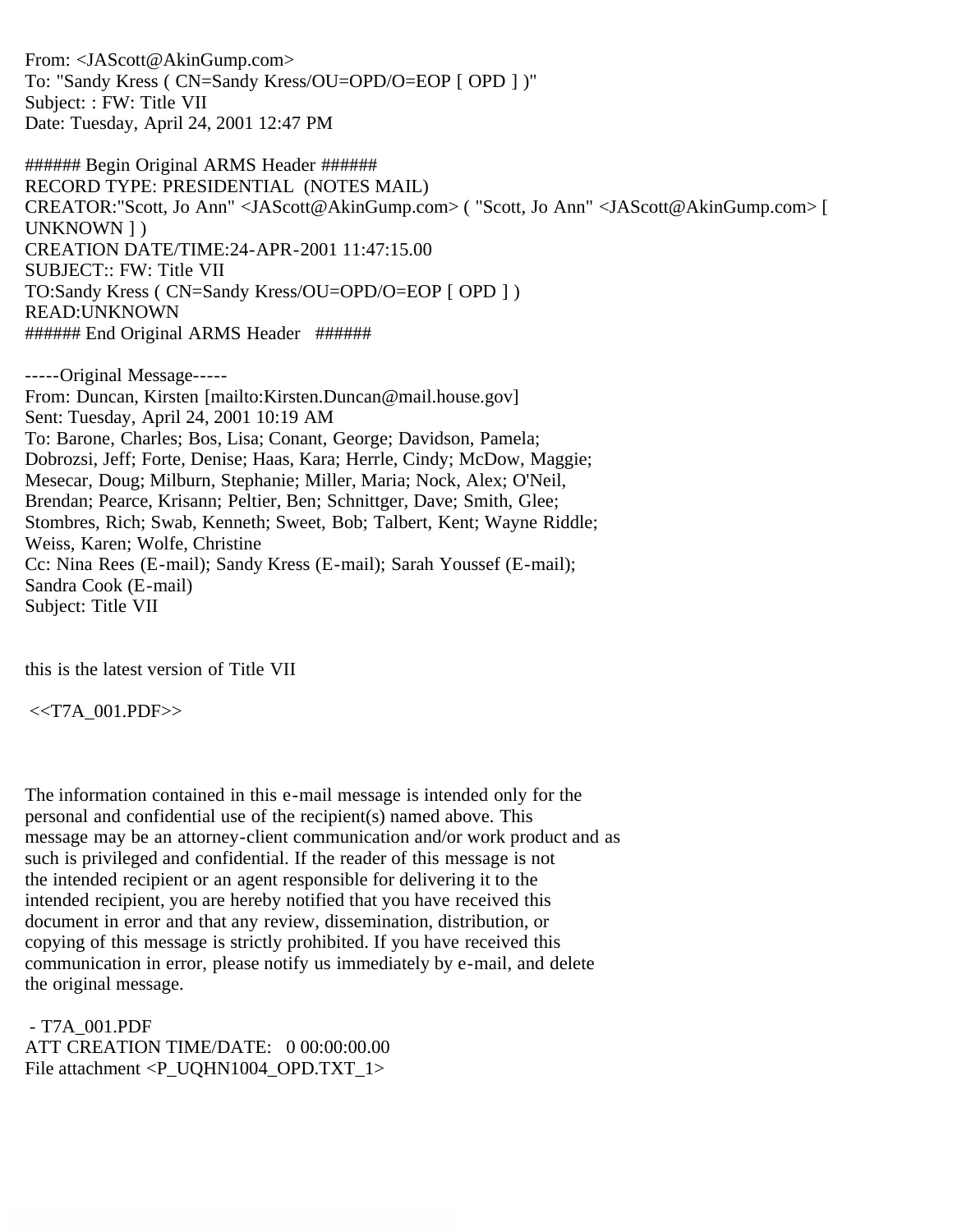# **The following document is attachment P\_UQHN1004\_OPD.TXT\_1**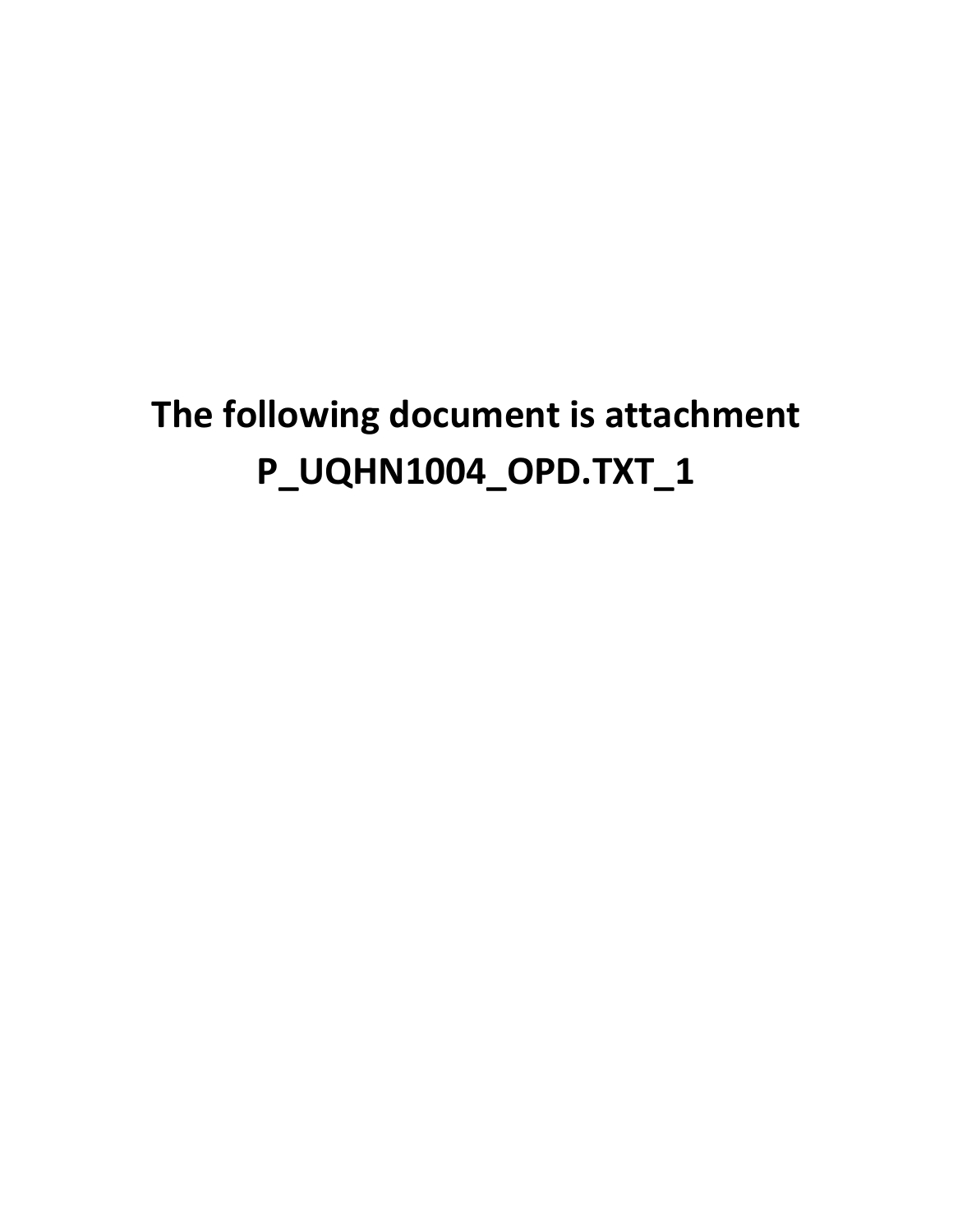### <sup>1</sup>**TITLE VII-ACCOUNTABILITY**

2 SEC. 701. FLEXIBILITY AND ACCOUNTABILITY.

3 Title VII is amended to read as follows:

## 4 **"TITLE VII-FLEXIBILITY** AND 5 **ACCOUNTABILITY**

6 "PART A~STATE ACCOUNTABILITY FOR

#### 7 IMPROVING ACADEMIC ACHIEVEMENT

#### 8 "SEC. 7101. STATE FINANCIAL AWARDS.

9 "(a) In GENERAL.—Beginning in the 2002-2003 10 school year, the Secretary shall make in accordance with 11 this section financial awards, to be known as 'Achievement 12 in Education Awards', to States that have made signifi-13 cant progress in improving educational achievement.

14 "(b) CRITERIA OF PROGRESS.—For the purposes of 15 subsection (a), the Secretary shall judge progress using 16 each of the following criteria, giving the greatest weight 17 to the criterion described in paragraph (1):

18 19 20  $\cdot$  (1) The progress of the State's students from economically disadvantaged families and students from racial and ethnic minority groups-

21 22 '' (A) on the assessments administered by the State under section 1111; and

23 24 25 "(B) beginning in the 2003-2004 school year, on assessments of 4th and 8th grade reading and mathematics under-



.----- ---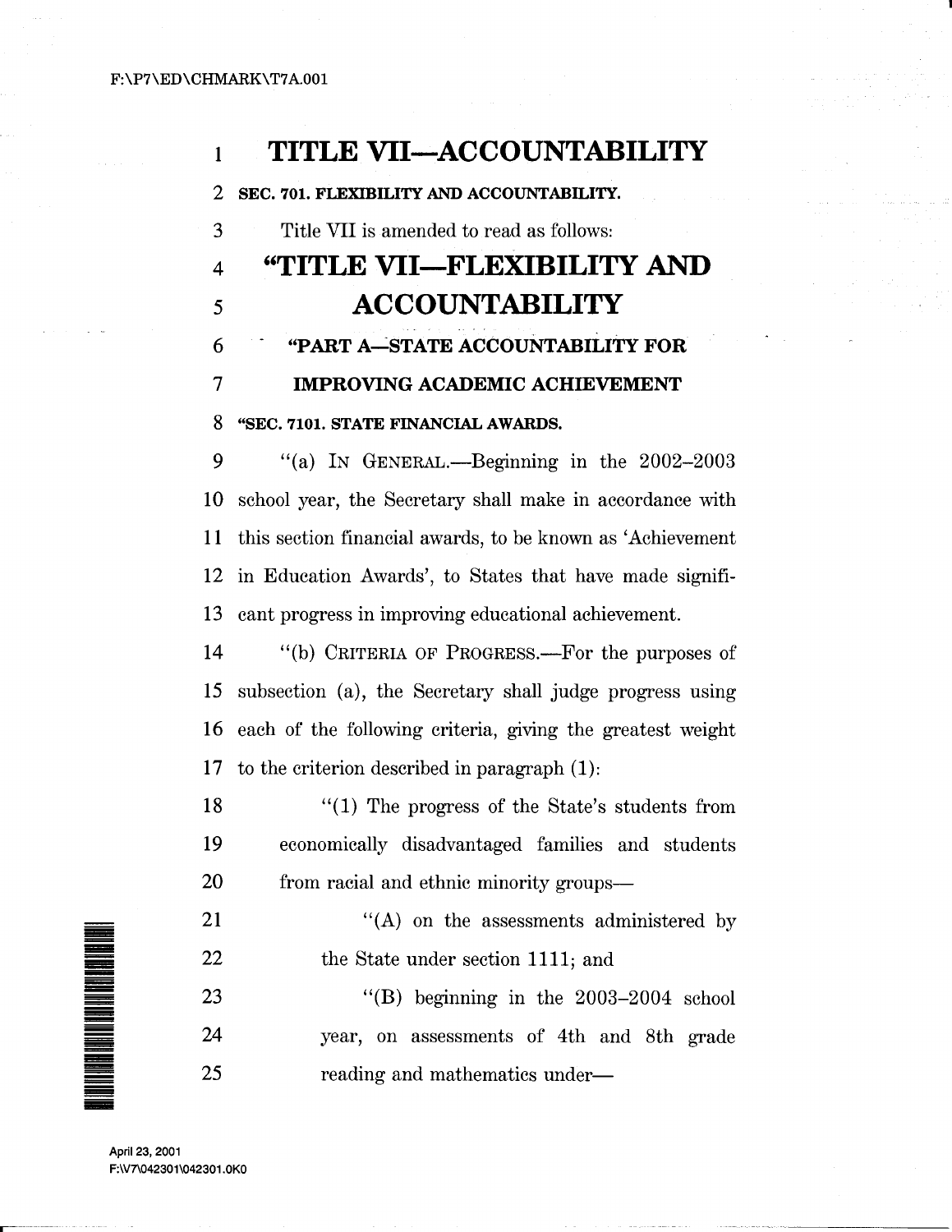| $\mathbf{1}$   | "(i) the State assessments carried out    |
|----------------|-------------------------------------------|
| $\overline{2}$ | as part of the National Assessment of     |
| 3              | Educational Progress under section 411 of |
| 4              | the National Education Statistics Act of  |
| 5              | 1994 (20 U.S.C. 9010); or                 |
| 6              | "(ii) an assessment selected by the       |
| 7              | State that—                               |
| 8              | $\lq\lq$ (I) is administered annually;    |
| 9              | "(II) yields high quality data            |
| 10             | that are valid and reliable;              |
| 11             | "(III) meets widely recognized            |
| 12             | professional and technical standards;     |
| 13             | $\lq\lq (IV)$ is developed by an entity   |
| 14             | independent from each State and local     |
| 15             | government agency in the State;           |
| 16             | "(V) is not identical to the as-          |
| 17             | sessment used to meet the State as-       |
| 18             | sessment requirements under section       |
| 19             | 1111;                                     |
| 20             | "(VI) provides results in such a          |
| 21             | form that they may be expressed in        |
| 22             | terms of achievement levels that are      |
| 23             | consistent with the achievement levels    |
| 24             | (basic, proficient, and advanced) set     |
| 25             | forth in section $1111;$                  |
|                |                                           |

 $\mathcal{L}$ 

April 23, 2001 F:\V7\042301\042301.0KO

 $\sigma_{\rm 2D}$  ,  $\sigma_{\rm 2D}$  ,  $\sigma_{\rm 2D}$ 

 $\bar{\mathcal{A}}$ 

أدروه مواردهم

÷,

ilian ing Kabupatèn Kabupatèn Kabupatèn Kabupatèn Kabupatèn Kabupatèn Kabupatèn Kabupatèn Kabupatèn Kabupatèn

大成功

and a Selfin (1

. . .

an an a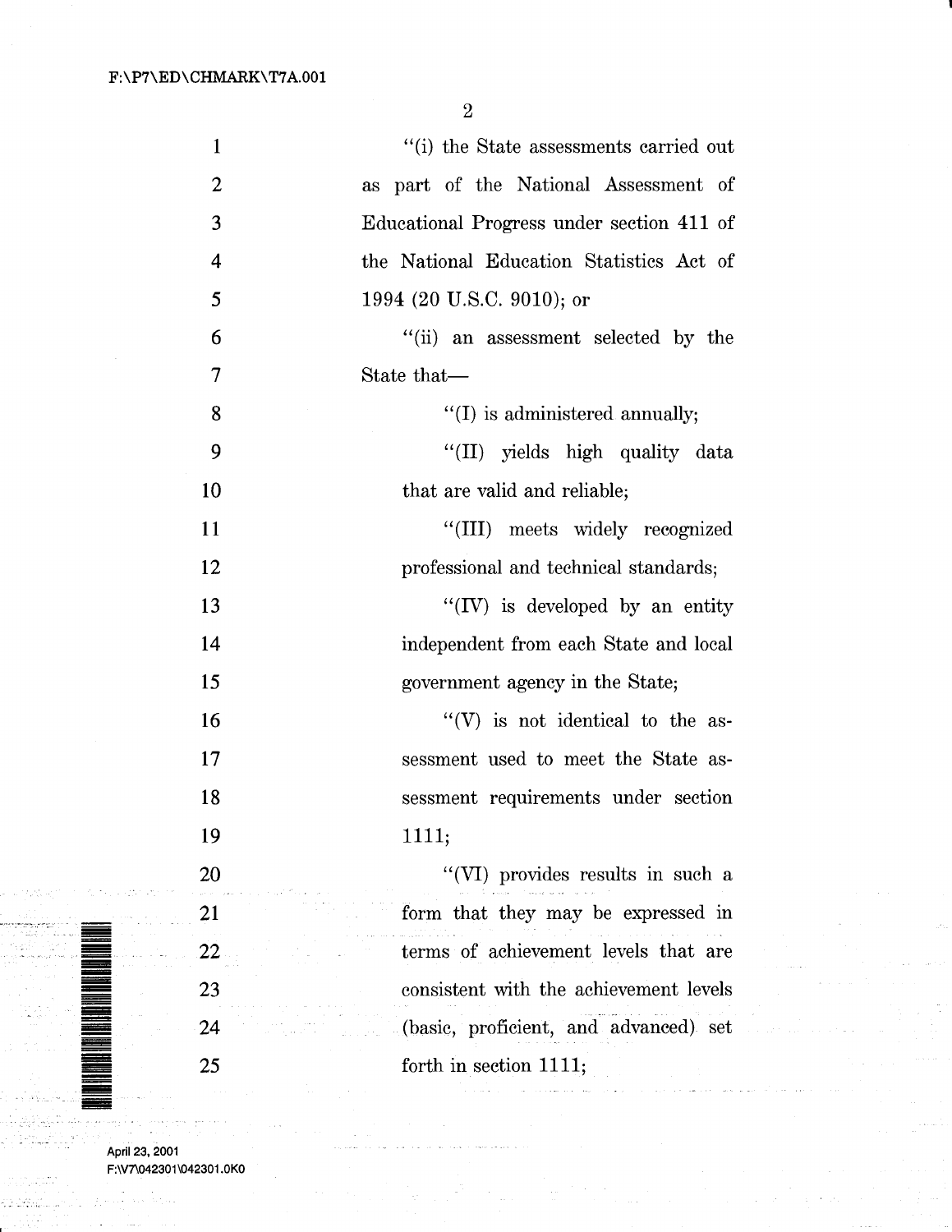1 2 3 4 5 . 6 7 8 9 10 11 12 13 14 15 16 17 18 19 20 21 ''(VII) provides results in such a form that they may be disaggregated, at a minimum, according to income level and major racial and ethnic group; and "(VIII) is administered to all students or to a representative sample of students in the 4th and 8th grades statewide, with a sample size that is sufficiently large to produce statistically significant estimates of statewide student achievement. "(2) The overall improvement in the achievement of all of the State's students, as measured  $by-$ "(A) the assessments administered by the State under section 1111; and "(B) beginning in the 2003-2004 school year, the assessments described in paragraph  $(1)(B).$ "(3) The progress of the State in improving the English proficiency of students who enter school with limited English proficiency.

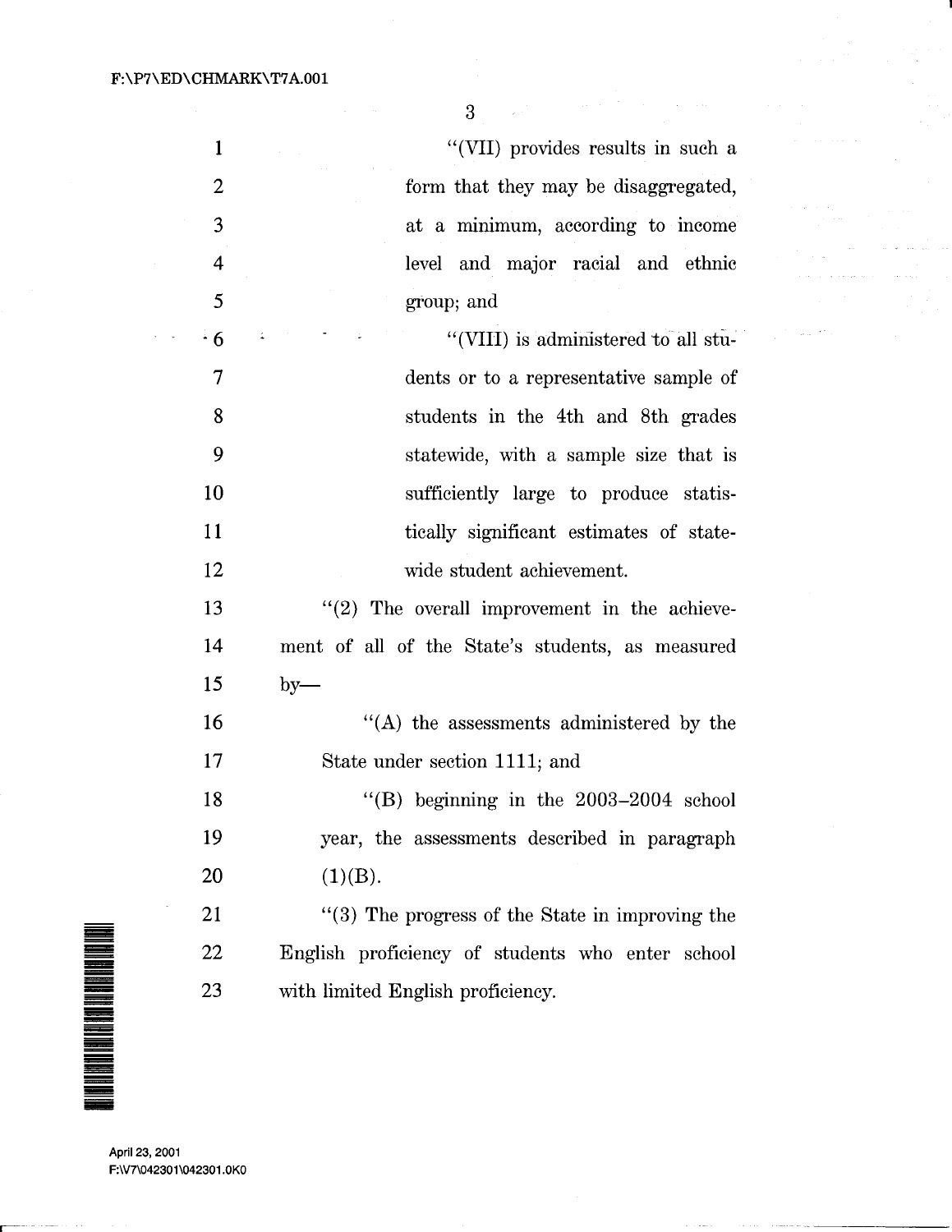1 "(c) OTHER CONSIDERATIONS.—In judging a State's 2 progress under subsection (a), the Secretary may also 3 consider-

4 5 6 "(1) the progress of the State in increasing the percentage of students who graduate from secondary schools; and

7 8 9 10 11 "(2) the progress of the State in increasing the percentage of students who take advanced coursework (such as Advanced Placement or International Baccalaureate courses) and who pass the exams associated with such coursework.

12 13 "(d) AMOUNT.—The Secretary shall determine the amount of an award under subsection (a) based on-

14 "(1) the school-age population of the State;

15 16 17 "(2) the degree of progress shown by a State with respect to the criteria set forth in subsections (b) and (c); and

18 19 20 "(3) whether the State has entered into a performance agreement with the Secretary under part B.

21  $"$ (e) USE OF FUNDS.—

" $(1)$  In GENERAL.—A State receiving a financial award under this section shall use the proceeds of such award only to make financial awards to public elementary and secondary schools in the State

April 23, 2001 F:\V7\042301\042301.0KO

22

23

24

25

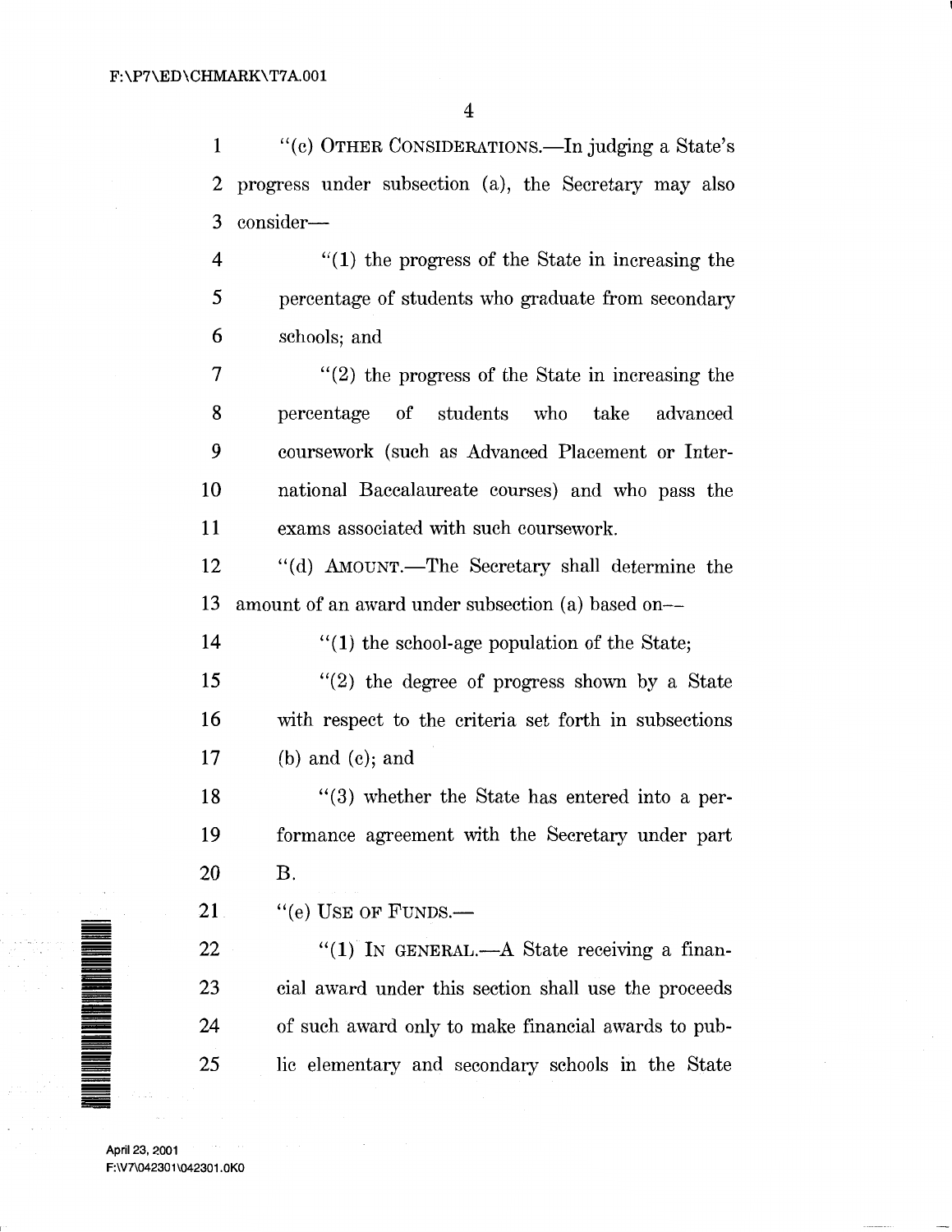a a sa pagayan

 $\label{eq:1} \frac{\mathbf{P}(\mathbf{P}(\mathbf{Q}) \mid \mathbf{Q})}{\mathbf{P}(\mathbf{Q})} = \mathbf{Q}(\mathbf{Q}) \frac{1}{\mathbf{Q}}$ 

 $\tilde{\mathcal{I}}$  .

| $\mathbf{1}$ | that have made the most significant progress with           |
|--------------|-------------------------------------------------------------|
| 2            | respect to the criteria described in subsection (b).        |
| 3            | "(2) USE BY SCHOOLS.—In consultation with                   |
| 4            | the school's teachers, the principal of each elemen-        |
| 5            | tary or secondary school that receives a financial          |
| 6            | award from a State under this section shall use the         |
| 7            | proceeds of such award at the school for any edu-           |
| 8            | cational purpose permitted under State law.                 |
| 9            | "(3) RESPONSIBLE STATE AGENCY.—The State                    |
| 10           | educational agency for each State shall be the agen-        |
| 11           | cy responsible for making awards under this sub-            |
| 12           | section.                                                    |
| 13           | "(f) PEER REVIEW.—In selecting States for awards            |
| 14           | under subsection (a), the Secretary shall use a peer-review |
| 15           | process.                                                    |
| 16           | $``(g)$ Costs of Independent Assessments.—                  |
| 17           | "(1) IN GENERAL.—Subject to paragraph $(2)$ ,               |
| 18           | the Secretary shall make grants to States to offset         |
| 19           | the costs of administering assessments administered         |
| 20           | by the States to meet the requirements<br>of                |
| 21           | (b)(1)(B)(ii).                                              |
| 22           | "(2) LIMITATIONS.—Grants made by the Sec-                   |
| 23           | retary in any year to a State under paragraph (1)—          |
| 24           | "(A) may be awarded only to offset the                      |
| 25           | costs of a single administration of an assess-              |
|              |                                                             |

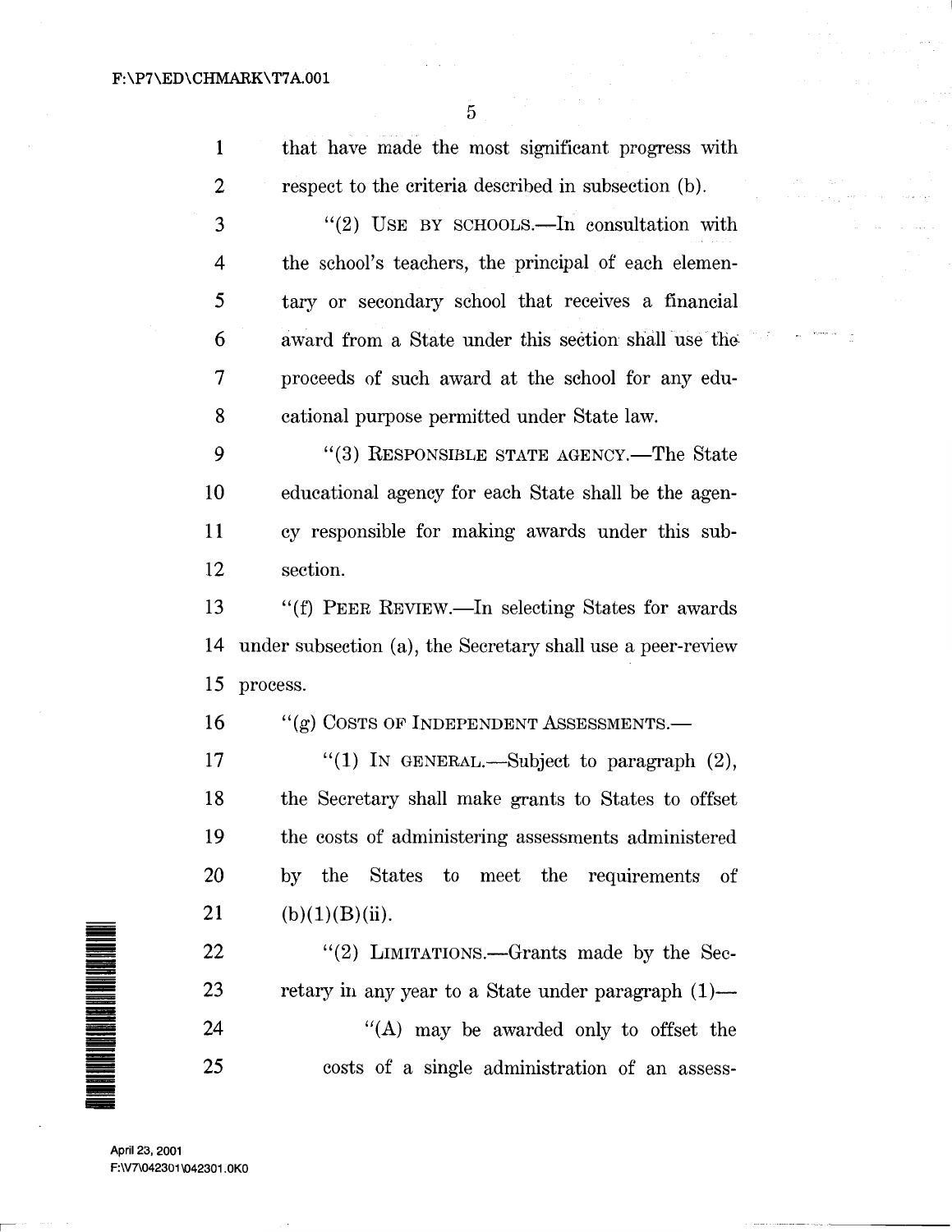1 ment described in such paragraph in the State 2 for that year; and

3 "(B) may not exceed the costs of admin-4 istering in the State for that year the State as-5 sessments that would be carried out under the 6 National Assessment of Educational Progress 7 described in subsection  $(b)(1)(B)$ .

8 " (3) ALLOCATION.—The Secretary may deter-9 mine the appropriate methodology of allocating 10 grants to States under this subsection.

#### 11 "SEC. 7102. STATE SANCTIONS.

12 "(a) FAILURE TO MAKE PROGRESS.-

13 14 15 16 17 18 "(1) LOSS OF ADMINISTRATIVE FUNDS.-The Secretary shall reduce, by 30 percent, the amount of funding that a State may reserve for State administration under the State formula grant programs authorized by this Act if the Secretary determines that, for 2 consecutive years—

> "(A) the State's students from economically disadvantaged families and students from racial and ethnic minority groups failed to make adequate yearly progress on the assessments administered by the State under section 1111; and

....... = ~ ###<br>### ==== !!!!!!!!!!!!!!! <u>"""</u>" -<br>-<br>-<br>-=<br>=<br>= =<br>= = =

<u>""""</u><br>"

April 23, 2001 F:\V7\042301\042301.0KO

19

20

21

22

23

24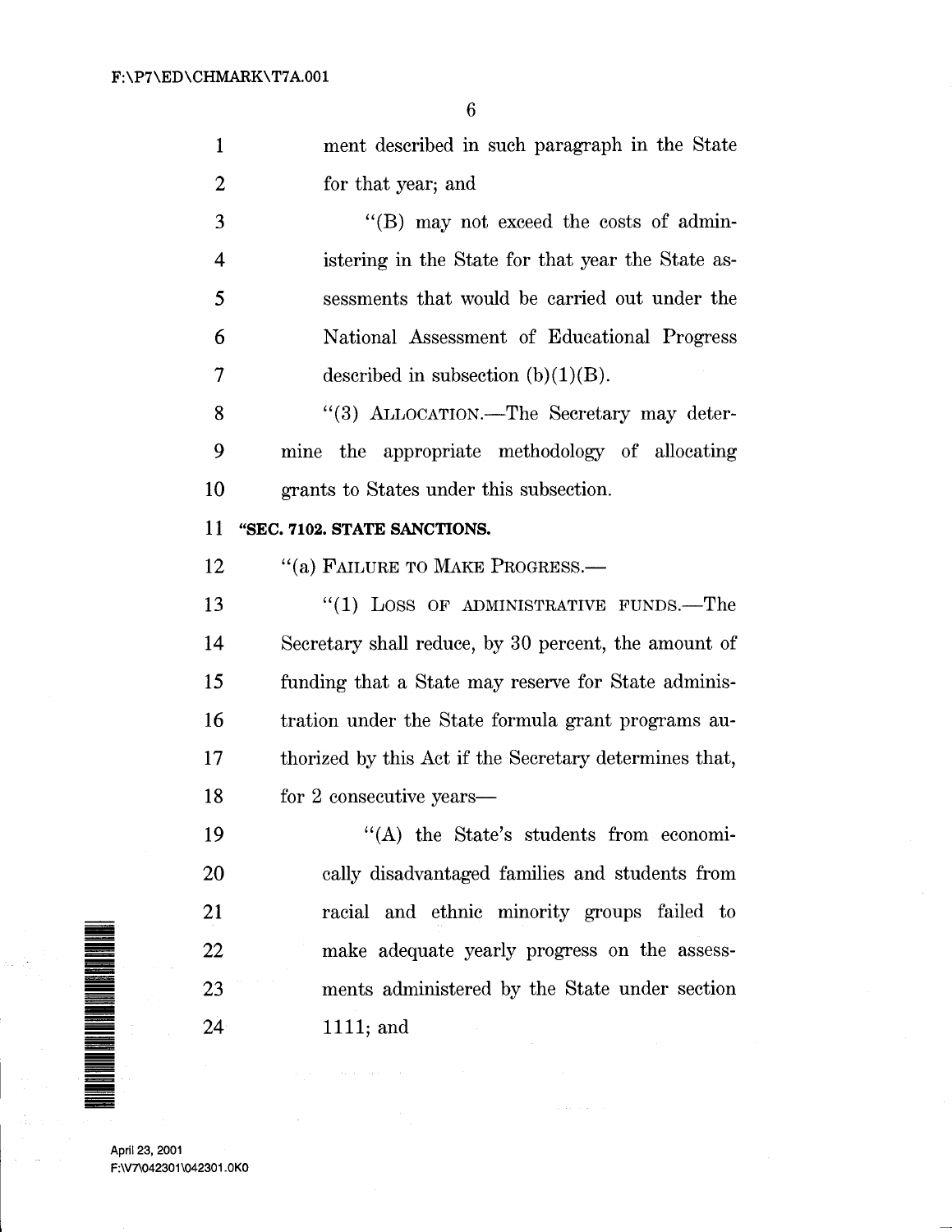1 2 3 4 5 6 "(B) the State's students from economically disadvantaged families and students from racial and ethnic minority groups failed to make measurable progress in reading and mathematics, as measured by the 4th and 8th grade assessments described in subsection 7 (b)(1)(B).

8 "(2) FURTHER REDUCTIONS.—In each of the first 2 9 years after the years described in paragraph ( 1), the Sec-10 retary may increase the reduction described in such para-11 graph by any amount up to a total of an additional 45 12 percent.

13 14 15 16 17 18 19 "(b) OTHER FAILURES.-ln addition to any action taken under subsection (a)(1) or (a)(2), the Secretary shall reduce, by 20 percent, the amount of funding that a State may reserve for State administration under the State formula grant programs authorized by this Act if the Secretary determines that, for 2 consecutive years, the State failed to make adequate yearly progress-

20 21 22  $''(1)$  with respect to the achievement of children with limited English proficiency under section  $1111(b)(2)(C)(iii)(II)(dd);$  or

23 24 "(2) with respect to the acquisition of English language proficiency by children with limited

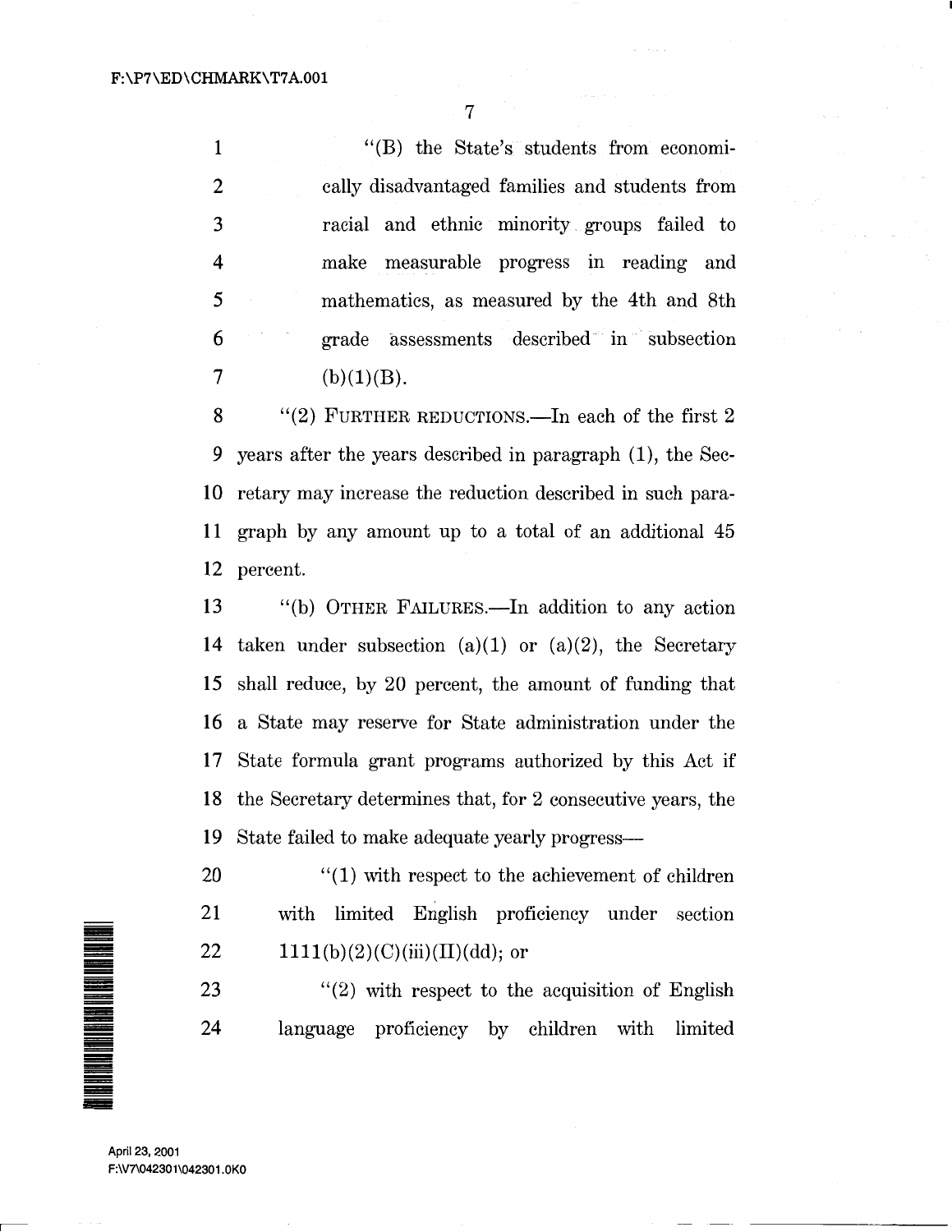| $\mathbf{1}$ | English               | $\rm{proficiency}$                          | under                                                    | section |
|--------------|-----------------------|---------------------------------------------|----------------------------------------------------------|---------|
| 2            |                       | 1111(b)(2)(C)(iii)(III).                    |                                                          |         |
| 3            |                       | "(c) USE OF FUNDS FOR IMPROVEMENT.-         |                                                          |         |
| 4            |                       |                                             | "(1) IN GENERAL.—The Secretary shall require             |         |
| 5            |                       |                                             | that any funds reduced under this section be allo-       |         |
| 6            |                       |                                             | cated by the State to local educational agencies in      |         |
| 7            |                       |                                             | the State for school improvement purposes described      |         |
| 8            | in section 1116.      |                                             |                                                          |         |
| 9            |                       |                                             | "(2) TREATMENT OF FUNDS.—Funds described                 |         |
| 10           |                       |                                             | in paragraph (1) shall not count toward the amounts      |         |
| 11           |                       |                                             | that are required to be reserved by a State for          |         |
| 12           |                       | school improvement under section 1003.      |                                                          |         |
|              |                       |                                             |                                                          |         |
| 13           |                       |                                             | "SEC. 7103. DEVELOPMENT OF STATE STANDARDS AND AS-       |         |
| 14           |                       | <b>SESSMENTS.</b>                           |                                                          |         |
| 15           |                       |                                             | "(a) IN GENERAL.—The Secretary shall make finan-         |         |
| 16           |                       | cial awards to States to enable the States— |                                                          |         |
| 17           |                       |                                             | $f(1)$ to pay the costs of the development of the        |         |
| 18           |                       |                                             | additional State assessments and standards required      |         |
| 19           |                       |                                             | by section $1111(b)$ , including the costs of working in |         |
| 20           |                       |                                             | voluntary partnerships with other States in devel-       |         |
| 21           |                       |                                             | oping such assessments and standards if a State          |         |
| 22           | chooses to do so; and |                                             |                                                          |         |
| 23           |                       |                                             | $\lq(2)$ if a State has developed the assessments        |         |

minister such assessments or to carry out other ac-



April 23, 2001 F:\V7\042301\042301.0KO

25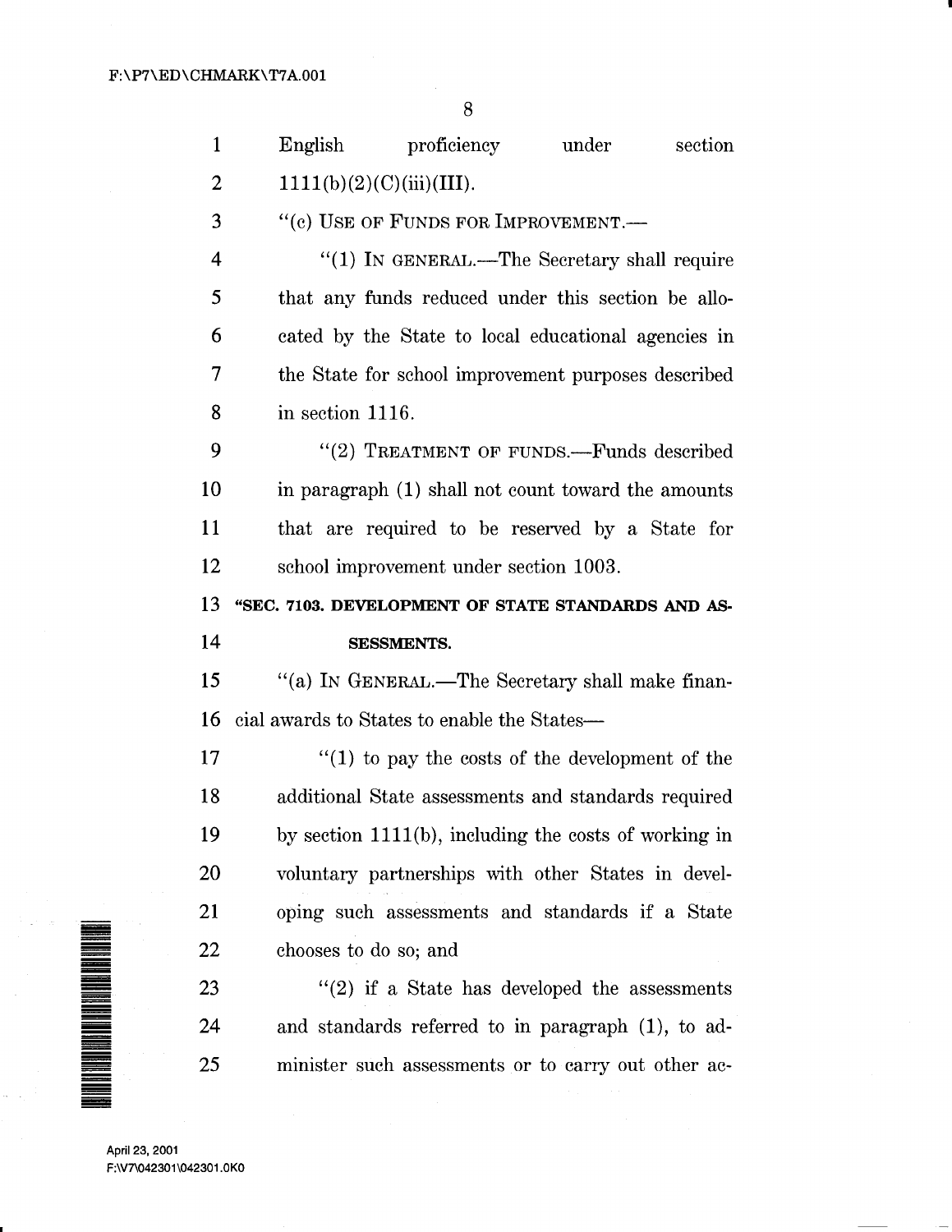**1** tivities described in this title and other activities re-2 lated to ensuring accountability for results in the 3 State's schools and local educational agencies, such 4 as developing academic content and achievement 5 standards and aligned assessments in other subjects 6 not required by section 1111· or assessments of 7 English language proficiency necessary to comply 8 with section  $1111(b)(7)$ .

9 "(b) BONUSES.—The Secretary shall make a one-10 time bonus payment to each State that completes the dell velopment of the assessments described in subsection (a) 12 ahead of the deadline set forth in section 1111.

#### 13 "SEC. **7104. AUTHORIZATION OF APPROPRIATIONS.**

14 "(a) AWARDS AND BONUS PAYMENTS.—For the pur-15 poses of making awards under section 7101 and bonus 16 payments under section 7103(b), there are authorized to 17 be appropriated \$40,000,000 for fiscal year 2002 and 18 such sums as may be necessary for each of fiscal years 19 2003 through 2006.

20 "(b) GRANTS FOR INDEPENDENT ASSESSMENTS; AD-21 MINISTRATION OF STATE AsSESSMENTS UNDER 22 23 costs of independent assessments under section 7101(g) 24 and for the purposes of administering the State assess-25 ments carried out under the National Assessment of Edu-NAEP.—For the purposes of making grants to offset the